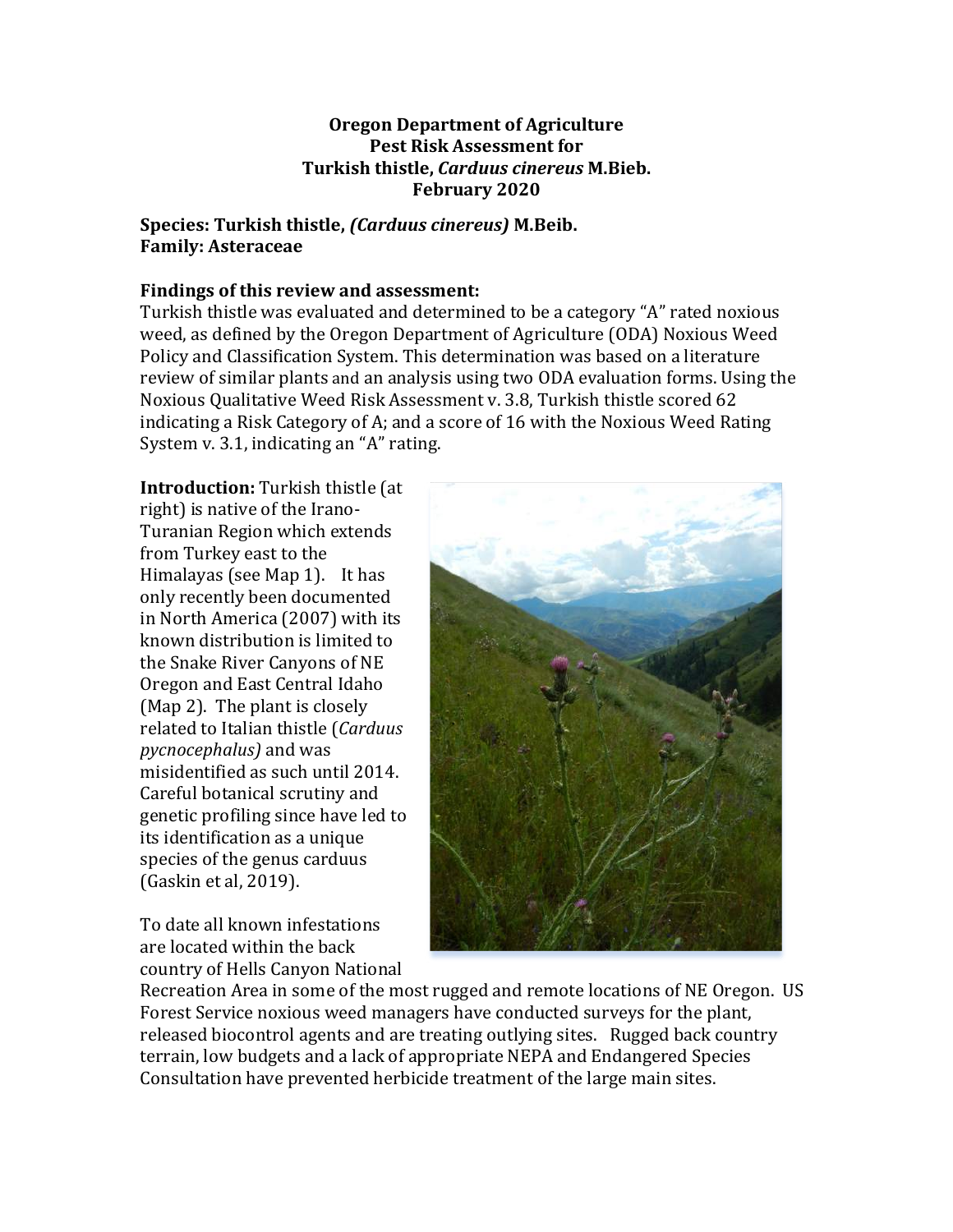It is likely that as the awareness of Turkish thistle as a new and unique species is shared with regional noxious weed managers, that some other populations of Italian thistle will turn out to be Turkish thistle.

It is not clear how the plant was introduced in Oregon. Wallowa County added Turkish thistle to its A-weed list in 2014.

**Biology and reproduction:** Little is known about this plant because it is such a new find in the United States. Even in its home range species descriptions are cryptic with some botanists treating this plant as a subspecies and more recently, others treating it as a separate species.

Turkish thistle is an annual that can flower at 3" tall (Photo 1 in appendices) but can also grow up to 4 feet tall depending on site conditions. This plasticity may allow the plant to take advantage of multiple environmental conditions; assuring seed production in dry years and then maximizing seed production when conditions are favorable. Seed viability is unknown but Musk thistle seeds can remain viable in the soil for up to 18 years (James et al., 1998). It is presumed not to reproduce vegetatively. 

There are six introduced carduus thistles in the United States. A full botanical description is available in Gaskin et al (2019). Turkish thistle is one of three annual thistles in the Carduus genus that has non-spheric flower buds. Musk (*C. nutans*), welted (*C. crispus*) and plumeless (*C. acanthoides*) are biennial thistles that all have round shaped flower buds. Turkish (C. cinereus), Italian (C. pycnocephalus) and slenderflower (*C. tenuiflorus*) are annuals all have more compressed flower bud shapes narrowing towards the flower. Turkish thistle has loose arrangement of flowers with each flower usually have its own stem. Italian and slenderflower thistles have tight groups of flowers that often attach directly to the main stem (Figure 1). Uniquely, Turkish thistle has hair on the edges of the bracts on the flower buds, whereas the bract edges are not hairy in the other species in the US.

**Environmental factors affecting reproductive success and dispersal:** The newness of this plant to the United States and the lack of documentation of its native habitats make it hard to predict its ecological amplitude. Because the plant is an annual, yearly growing season moisture and temperatures are likely limiting factors.

Due to the back-country and rugged nature of its current known distribution (Photo 2), the primary vectors for spread are currently natural forces of wind, water and transport by animals.

In addition, fire regimes in the canyon have become more frequent and more intense. Seeds are dispersed and competition is removed creating conditions favorable for expansion of weeds.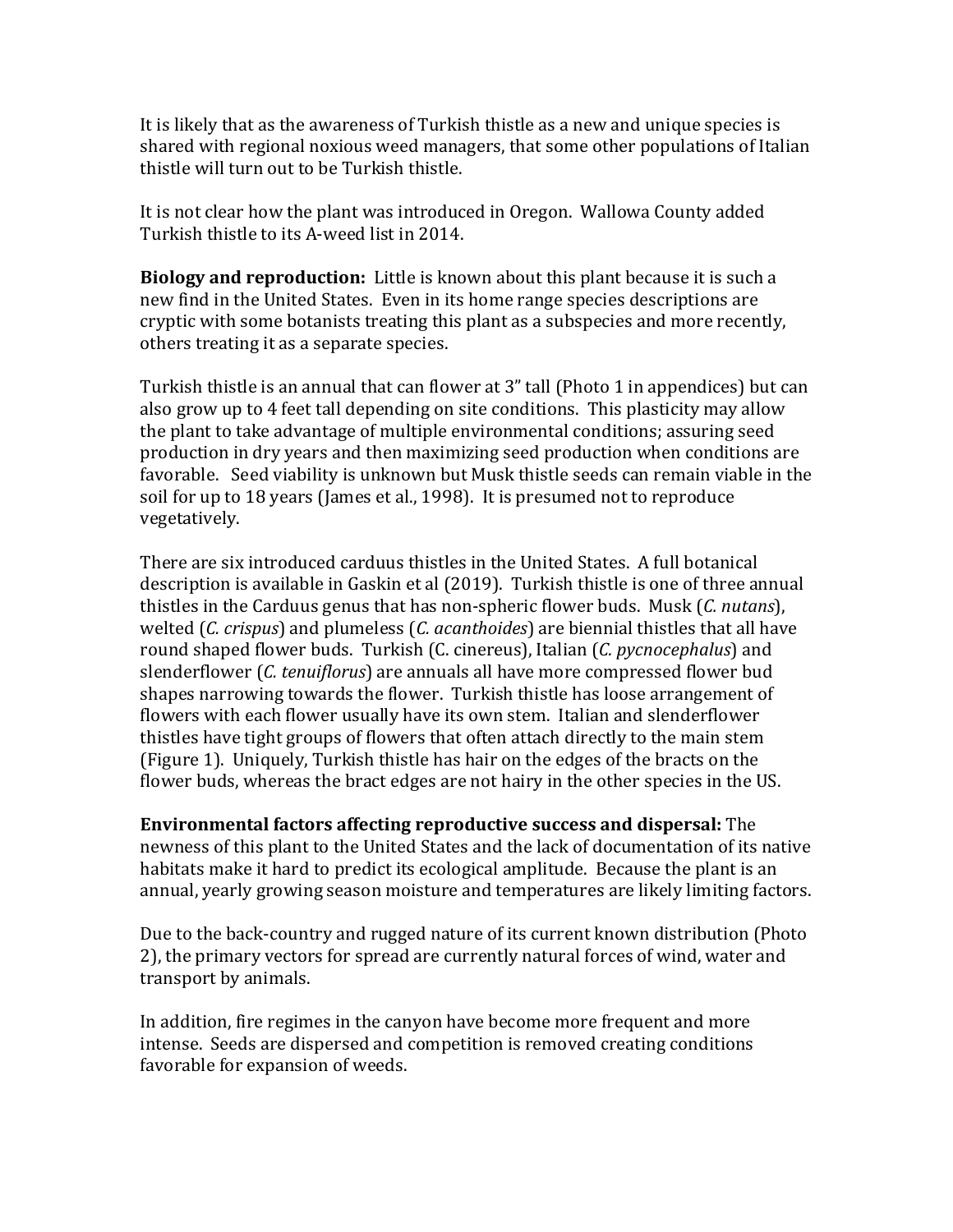#### **Biological factors affecting reproductive success and dispersal:**

As an escaped species from the East of the Mediterranean, Turkish thistle in North America is not subjected to the full array of insect, fungal, pathogenic species that likely limit its population and reproduction in its native environment. Without its natural enemies Turkish thistle may be freer to express its full biological potential in Oregon. That said, there are two generalist seed head weevils in the area already that attack carduus and native thistles. *Rhinocyllus conicus* is commonly known as the thistle seed head weevil and is broadly established in the west. *Larinus carlinae* is an accidentally introduced seed head weevil that is not thought to be an effective biocontrol agent on any carduus species (Winston et al, 2015). While both seed head weevils have been documented on Turkish thistle (Figure 2), their presence seems to been rare and no seed head damage has been found during multiple visits by entomologists and weed control managers. One unique aspect of the plant is that the seed head often falls off before the seeds are mature. It is uncertain if this plays a role in seed head weevil impact on this plant or not (Joel Price, personal communication). 

The musk thistle crown weevil (*Trichosirocalus horridus*) has been documented to have moderate impact on Italian and slenderflower thistles in Oregon. The crown weevil was released intentionally on two different Turkish thistle sites over the last decade but there has been no evidence found that either release established.

Hybridization does occur within the genus. Welted thistle (*Carduus crispus*) is known to hybridize with Musk thistle in Europe. Plumeless thistle is known to hybridize with Musk thistle in the United States. This raises concern that hybrids of Turkish thistle with other carduus thistles are possible in our area. Hybrids may express different characteristics and be able to utilize habitats differently than their parents can.

#### **Human factors affecting dispersal:**

Most of the Turkish thistle sites are in the rugged back-country of Hells Canyon. The primary anthropogenic vector would be recreational uses that did not recognize the weed and carried propagules from one place to another.

The time and effort that it takes to treat the back-country sites is a significant challenge to the budgets and time of area weed managers. If enough resources aren't allocated for the effort, the plant will likely spread within the wilderness to a critical mass enough for it begin to colonizing higher used recreation sites or neighboring agricultural lands and move out from there. This can already be seen at the Pittsburg landing developed recreation site on the Idaho side of the Snake River where the plant was found within 100 feet of the main road. The Tulley Creek site is mixed public and private land, has an active grazing of cattle in the area and is in immediate proximity to a cattle driveway. Cattle movement is a likely source of spread to other areas.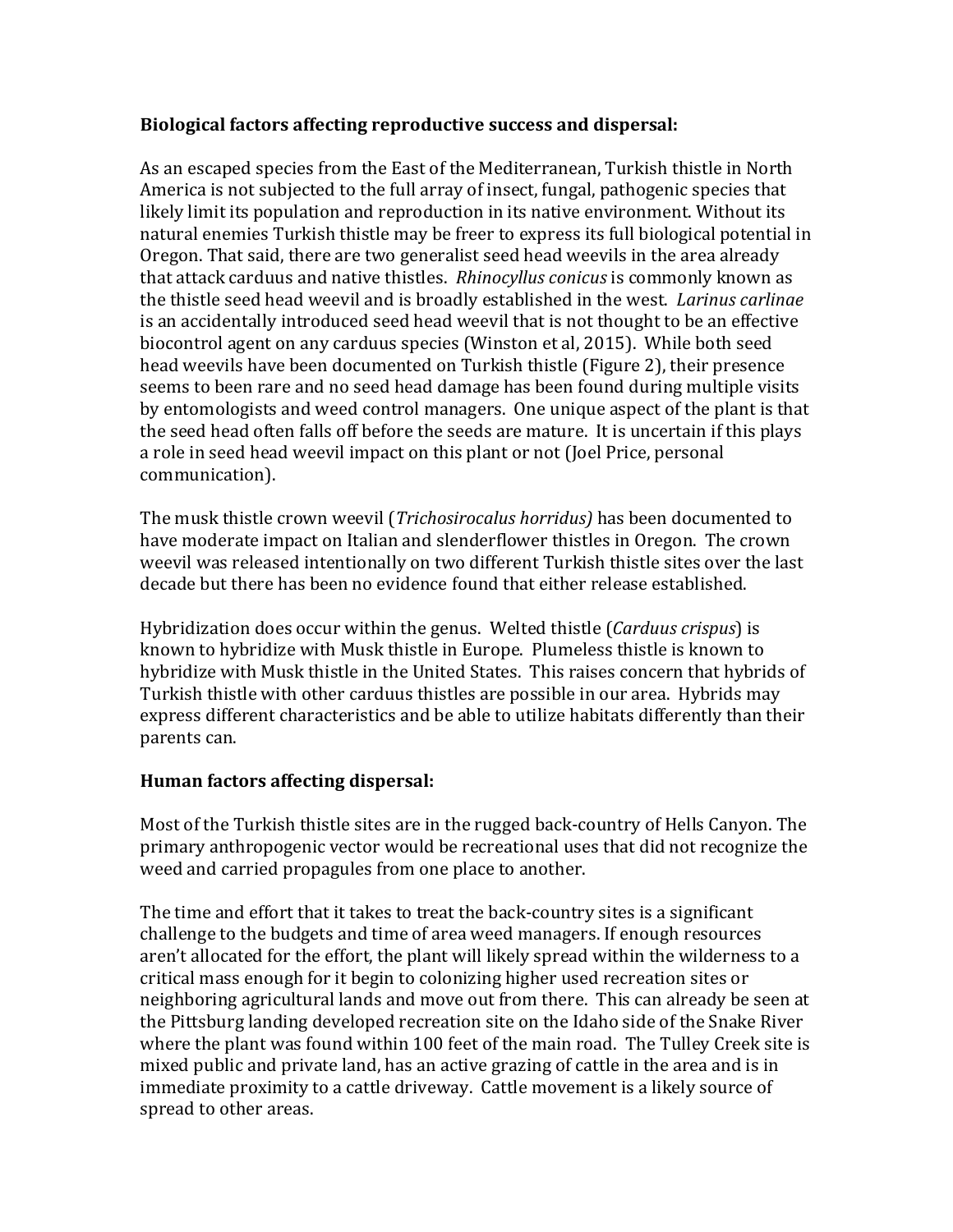#### **Native range of Turkish thistle:**

Turkish thistle is native of the Irano-Turanian Region which extends from Turkey east to the Himalayas (see Map 1). The species has a wide range of climatic conditions in its native range that are similar to many of our own climate conditions (Maps 3 and 4) Maps are from the Köppen-Geiger climate classification that divides climates into five main climate groups, with each group being divided based on seasonal precipitation and temperature patterns. While the plants distribution in its native range is not known, it may have the potential to disperse into similar habitats across the west.

## **Introduced range:**

Turkish thistle is only known in Wallowa County, Oregon. To date, three large sites are known: Tulley Creek ( $\sim$ 440 gross acres), Deep Creek ( $\sim$ 50 gross acres) and Tryon Creek  $\left(\sim\!12\right)$  gross acres), with multiple small  $\left(\leq\!5\right)$  gross acres) satellite populations (Map 2).

The infested area is a rugged canyon grassland with scattered shrubby and forested areas in a temperate continental climate. Local variation in topography and aspect result in a variety of plant community types over small areas. Largely basaltic soils are mixed with ash and Loess deposits and provide a wide variety of substrates that impact plant community distribution. Turkish thistle often occurs in plant communities dominated by native bunchgrasses, including blue bunch wheatgrass (Pseudoroegneria spicata) and Idaho fescue (Festuca idahoensis) (Johnson and Simon, 1987). Within these areas, Turkish thistle has been found in sites ranging from dry rocky talus on southern aspects to deeper soils in more mesic sites.

# **Potential economic impacts:**

Turkish thistle appears to spread readily and to be very competitive in native rangelands. It is does not appear to be grazed by livestock or wildlife and will likely act as a deterrent to grazing. Infested grasslands may see a reduction in productivity when thistle densities reach higher levels.

If the plant were to escape the wilderness, it could have higher impacts than Italian and slenderflower thistle and more similar impacts to the more common musk thistle and the A-listed plumeless thistle. Prior to the release of Rhinocyllus conicus, Italian (and/or slender flower as they are often lumped together) were the target of very active management to control their spread and large impacts (Glenn Miller, personal communication). Even with the agent present, these thistles have a significant impact on pastures, rangeland, vernal pools and oak woodland understory in south western Oregon (Carrie Pirosko, personal communication).

As noted previously, even though Rhinocyllus conicus is present in NE Oregon and interacts with the plant, no documentation of actual impact has been found.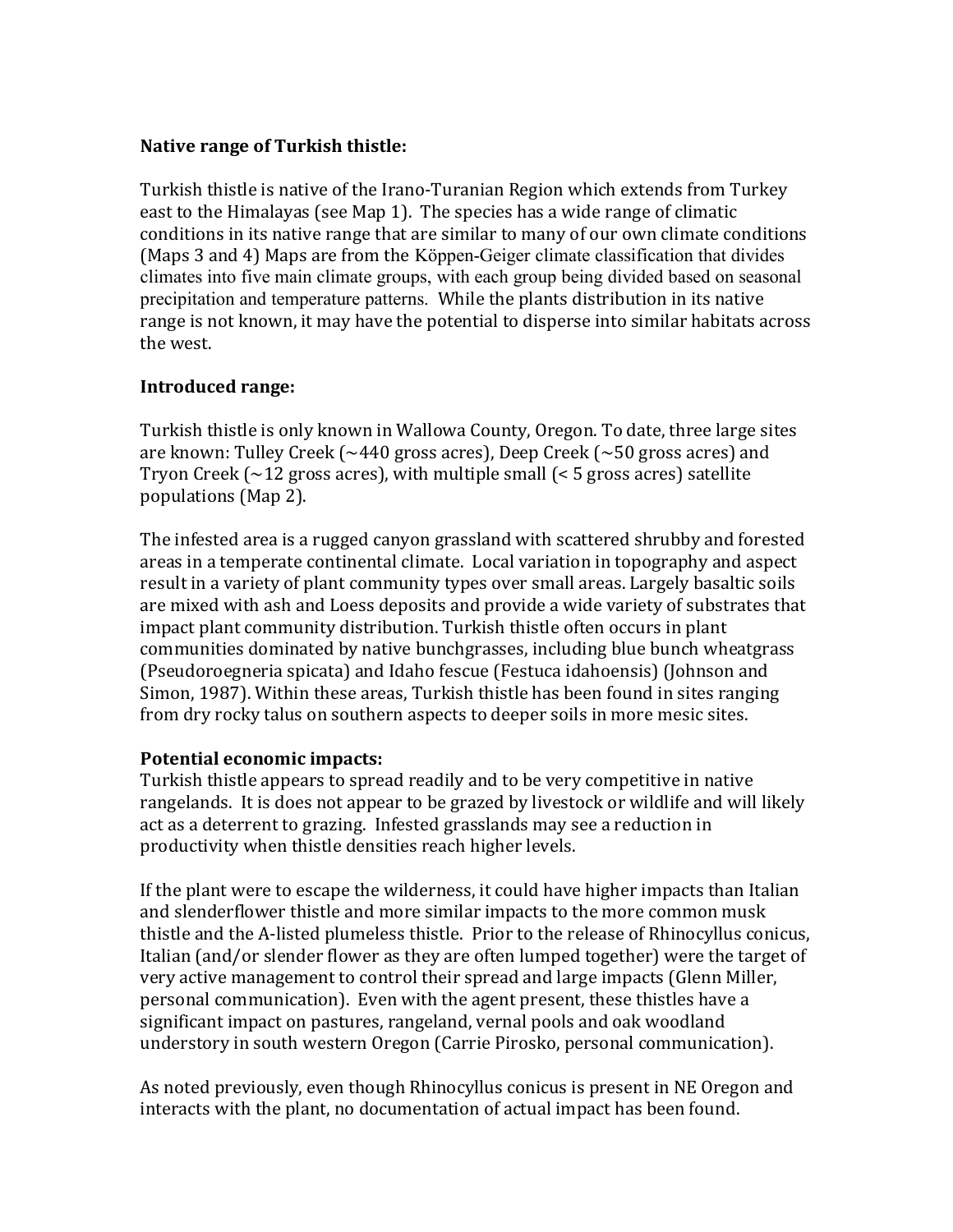Manual or chemical treatments would likely be necessary to control the spread of Turkish thistle, which can be expensive. Pasture and hay crops could become contaminated by Turkish thistle making the crop of lower value.

Carduus thistles are known to be weedy; there are five previously known introduced carduus thistles in the US and all are listed as noxious weeds in some states of the lower 48. As a genus, Carduus was one of five genera (out of the 760 weedy genera compared) that has a disproportionate number of both weed species and noxious species in the continental US and Canada (Schmidt and Drake, 2011). According to Alfonso Suzanna (an international expert on thistles - personal communication) commenting on the status of carduus in general, "species of *Carduus* are usually opportunistic colonizers even in its native range: waste or disturbed places (the more nitrified by cattle, the better), ditches, field margins are usually their habitat. The genus has an unknown origin and what we see now is the result of thousands of years of association to anthropic activity."

**Environmental impacts:** In their native range the genus is a favorite food plant of caterpillars of the Painted Lady butterfly (*Vanessa cardui*), which derives its species name, *cardui*, from their preference for Carduus thistles (wikipedia.org). This butterfly has been documented to impact plumeless thistle in Wallowa County, but is not expected to act as a control for the plant. The butterfly may use Turkish thistle as a food plant as well. Turkish thistle may be used by native pollinators early to mid-summer pollen and nectar supply.

Turkish thistle spreads easily on its own in Oregon and competes with native vegetation (Photo 3), potentially outcompeting native plant species which could thereby impact food supplies for grazers and browsers and/or change habitat structure and function.

#### **Potential impact on human health:** None indicated

**Probability of detection in landscape:** Turkish thistle is not an easy plant to locate as it is not large or showy in stature. The growing season is short and the plant can mature at very small stature. Many of the seed heads fall off the plant as the plant begins to senesce. The plant stems are short lived and decay quickly making detection challenging any time the plant is not actively growing. For the public it blends into the wide array of native and non-native thistles already present in NE Oregon and would not be noticed unless it formed a large and/or dense monoculture. 

For managers, Turkish thistle can be mistaken for Italian thistle and potentially slenderflower thistle, particularly if it isn't in full flower. In much of the wilder rangelands of Eastern Oregon the plant could go undetected for many years. Partners need to be trained to distinguish between these thistles.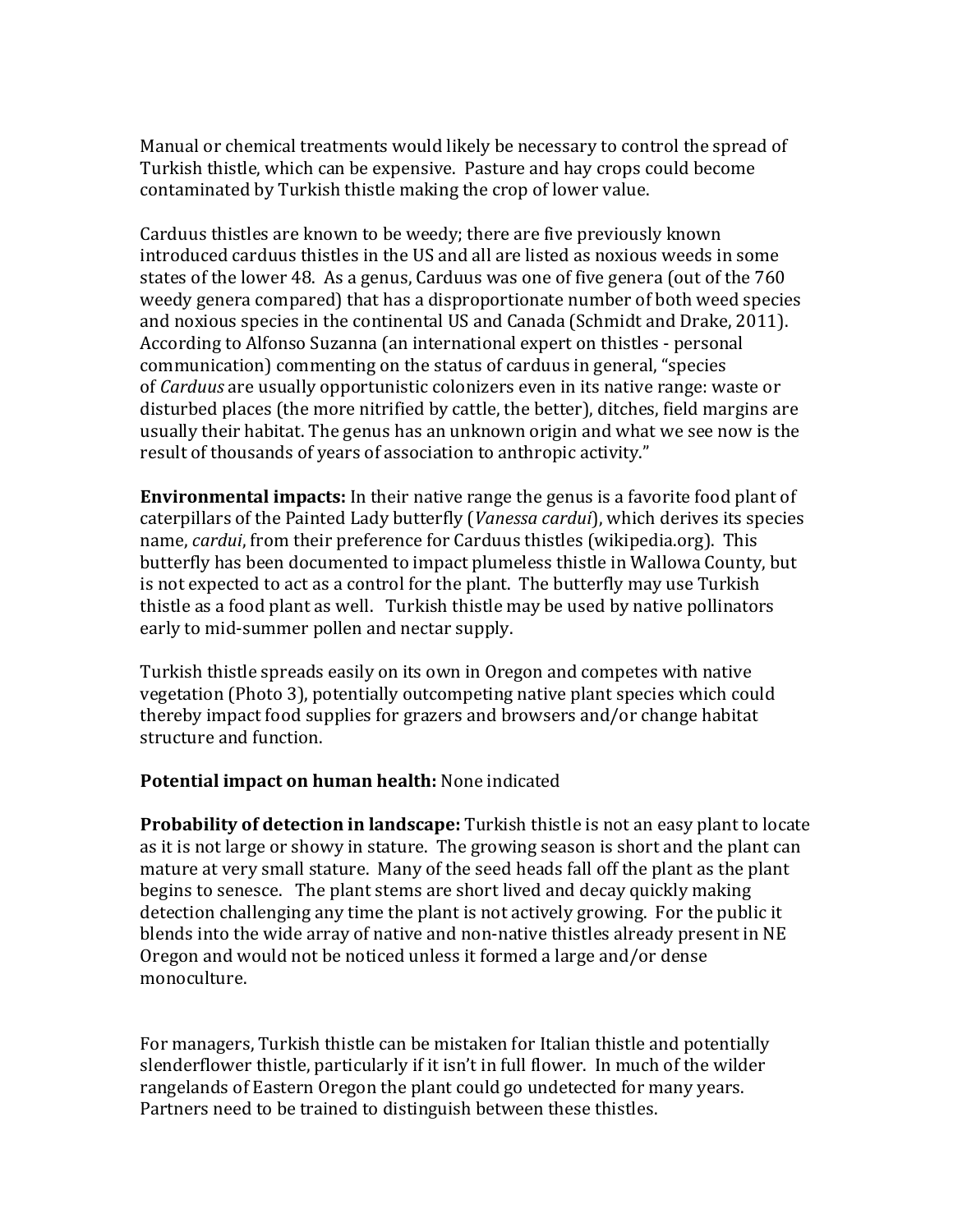#### **Efficacy of control measures:**

It is expected that control measures for Turkish thistle will have a similarly high efficacy to those of other weedy thistles in the carduus genus.

The book Weed Control in Natural Areas in the Western United States (Ditomaso et al. (2013), describe a variety of effective treatments for four out of the five carduus species as a group. The fifth carduus species, Welted thistle (*C. crispus*) was not addressed in the book because it was not known to be present in the west at the time of publication. It was discovered in Wallowa County Oregon in 2014 (see ODA Risk assessment for C. crispus, 2017) and follows the same pattern of response to treatment as the other cardui.

As a group the carduus genus is very susceptible to a wide variety of growth regulator herbicides, glyphosate and the branch chain amino acid inhibitors (i.e. sulfonyl ureas and imazapic...) providing managers with a wide variety of herbicide options for different situations. In NE Oregon Welted and Turkish thistle have also shown to be susceptible to picloram and aminopyralid. Timely and effective control of seed production is challenging with any plant in a remote location. Compounding that with the short growing season of Turkish thistle and the fact that it can reproduce when it is very small and it is even harder.

Similarly, cultural practices like tillage and mowing can be effective with other members of the genus if they are timed properly and repeated often enough to reduce or stop seed production. Also, grazing with goats and or sheep can help accomplish control when timed and repeated properly. However, considering the back-country nature of current sites tillage and moving are not feasible. Grazing with goats and sheep is unlikely to be considered on public lands due to the risk of exposing indigenous and tenuous populations of big horned sheep (*Ovis canadensis*) to diseases that cause pneumonia.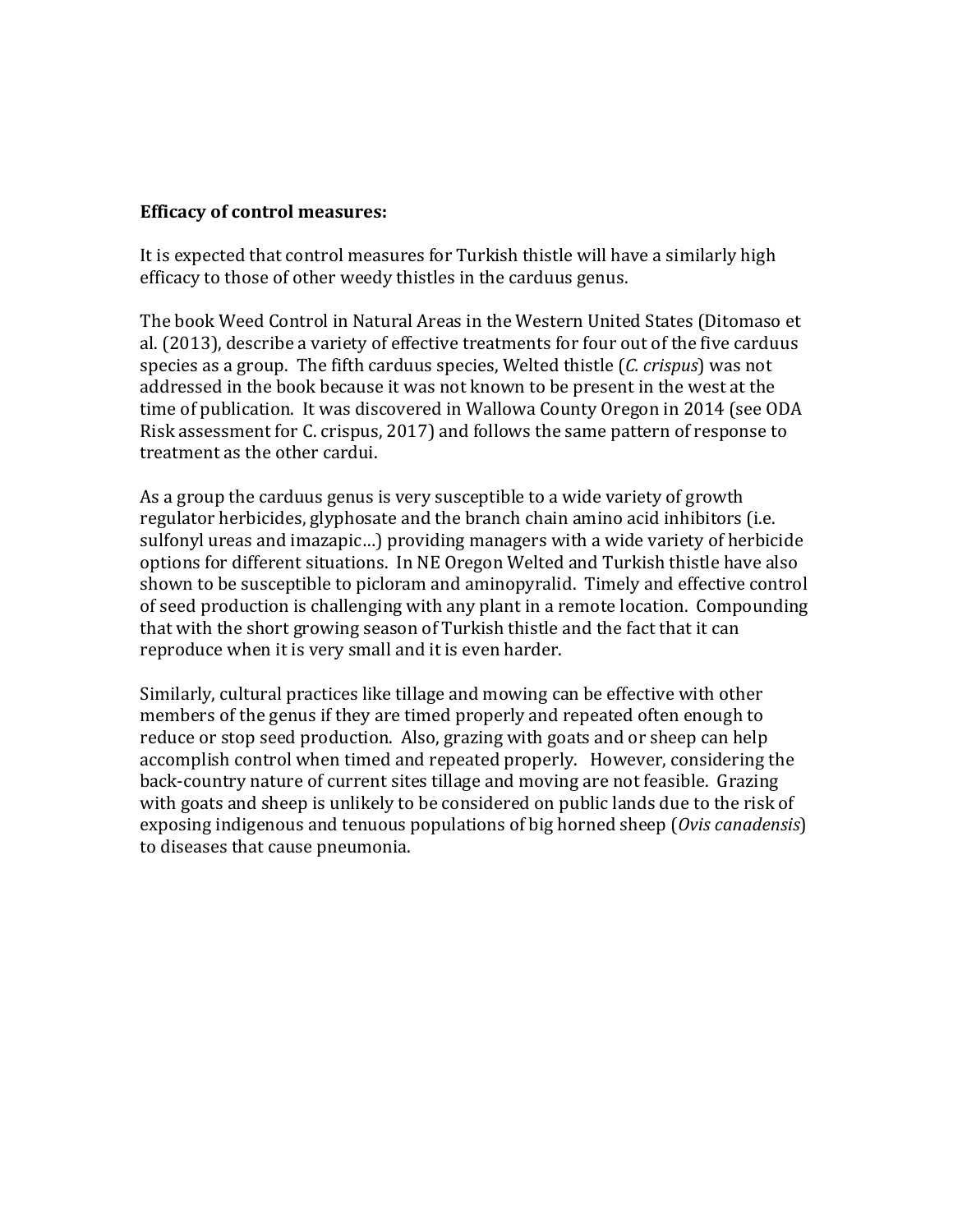#### **Noxious Weed Qualitative Risk Assessment 3.8 Oregon Department of Agriculture**

| <b>Common Name:</b>     | Turkish thistle  |
|-------------------------|------------------|
| <b>Scientific Name:</b> | Carduus cinereus |
| <b>Family:</b>          | Asteraceae       |

For use with plant species that occur or may occur in Oregon to determine their potential to become serious noxious weeds. For each of the following categories, select the number that best applies. Numerical values are weighted to increase priority categories over less important ones. Choose the best number that applies, intermediate scores can be used.

| <b>Total Score: 62</b> | <b>Risk Category: A</b> |  |
|------------------------|-------------------------|--|
|                        |                         |  |

#### **GEOGRAPHICAL INFORMATION**

| 1) 5             | <b>Invasive in Other Areas</b> |                                                                                                                                                                                                                      |  |  |  |
|------------------|--------------------------------|----------------------------------------------------------------------------------------------------------------------------------------------------------------------------------------------------------------------|--|--|--|
|                  | $\mathbf{0}$                   | Low- not known to be invasive elsewhere.                                                                                                                                                                             |  |  |  |
|                  | $\overline{2}$                 | Known to be invasive in climates dissimilar to Oregon's<br>current climates.                                                                                                                                         |  |  |  |
|                  | 6                              | Known to be invasive in geographically similar areas.                                                                                                                                                                |  |  |  |
| <b>Comments:</b> |                                | Not known in North America to date. Congeners are weedy<br>and opportunistic and invasive                                                                                                                            |  |  |  |
| 2) 6             |                                | Habitat Availability: Are there susceptible habitats for this species<br>and how common or widespread are they in Oregon?                                                                                            |  |  |  |
|                  | $\mathbf{1}$                   | Low - Habitat is very limited, usually restricted to a small<br>watershed or part of a watershed (e.g., tree fern in southern<br>Curry County).                                                                      |  |  |  |
|                  | 3                              | <i>Medium</i> – Habitat encompasses 1/4 or less of Oregon (e.g., oak<br>woodlands, coastal dunes, eastern Oregon wetlands, Columbia<br>Gorge).                                                                       |  |  |  |
|                  | 6                              | <i>High</i> – Habitat covers large regions or multiple counties, or is<br>limited to a few locations of high economic or ecological value<br>(e.g., threatened and endangered species habitat).                      |  |  |  |
| <b>Comments:</b> |                                | Disturbed grasslands and pastures and waste areas are<br>common throughout Oregon. Western US climates are similar<br>to this plants home range. Multiple environments are invaded<br>in current known distribution. |  |  |  |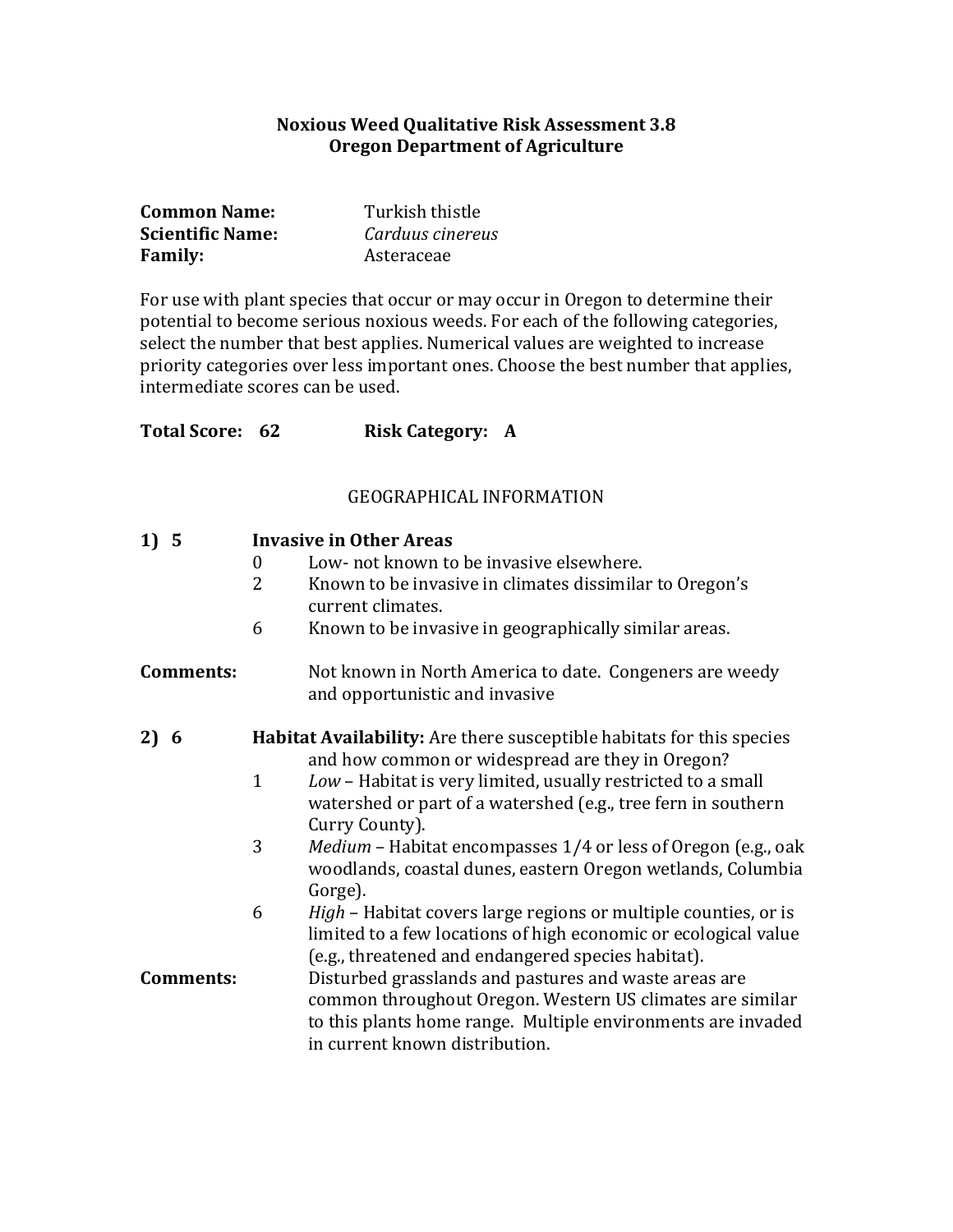# **3) 0** Proximity to Oregon: What is the current distribution of species?

- 0 Present Occurs within Oregon.
- 1 *Distant* Occurs only in distant US regions or foreign countries.
- 3 *Regional* Occurs in Western regions of US but not adjacent to Oregon border.
- 6 *Adjacent* Weedy populations occur adjacent (<50 miles) to Oregon border.

### **Comments:** Only know infestation in the US are in NE Oregon.

#### **4) 10 Current Distribution:** What is the current distribution of escaped populations in Oregon?

- 0 *Not present* Not known to occur in Oregon.
- 1 *Widespread* Throughout much of Oregon (e.g., cheatgrass).
- 5 Regional Abundant (i.e., occurs in eastern, western, central, coastal, areas of Oregon) (e.g., gorse, tansy ragwort).
- 10 *Limited* Limited to one or a few infestations in state (e.g., kudzu).

## **Comments:** Only a few populations have been detected in NE Oregon.

## BIOLOGICAL INFORMATION

- **5) 3 Environmental Factors**: Do abiotic (non-living) factors in the environment effect establishment and spread of the species? (e.g., precipitation, drought, temperature, nutrient availability, soil type, slope, aspect, soil moisture, standing or moving water).
	- 1 *Low* Severely confined by abiotic factors.
	- 2 Medium Moderately confined by environmental factors
	- 4 *High* Highly adapted to a variety of environmental conditions (e.g., tansy ragwort, Scotch broom).

# **Comments:** This is largely unknown for this plant but likely similar to its closest relatives which have a wide range of habitats they invade.

- **6)** 4 **Reproductive Traits**: How does this species reproduce? Traits that may allow rapid population increase both on and off site.
	- 0 Negligible Not self-fertile, or is dioecious and opposite sex not present.
	- 1 *Low* Reproduction is only by seed, produces few seeds, or seed viability and longevity are low.
	- 3 Medium Reproduction is vegetative (e.g., by root fragments, rhizomes, bulbs, stolons).
	- 3 Medium Produces many seeds, and/or seeds of short longevity  $($  < 5 years).
	- 5 *High* Produces many seeds and/or seeds of moderate longevity (5-10 years) (e.g., tansy ragwort).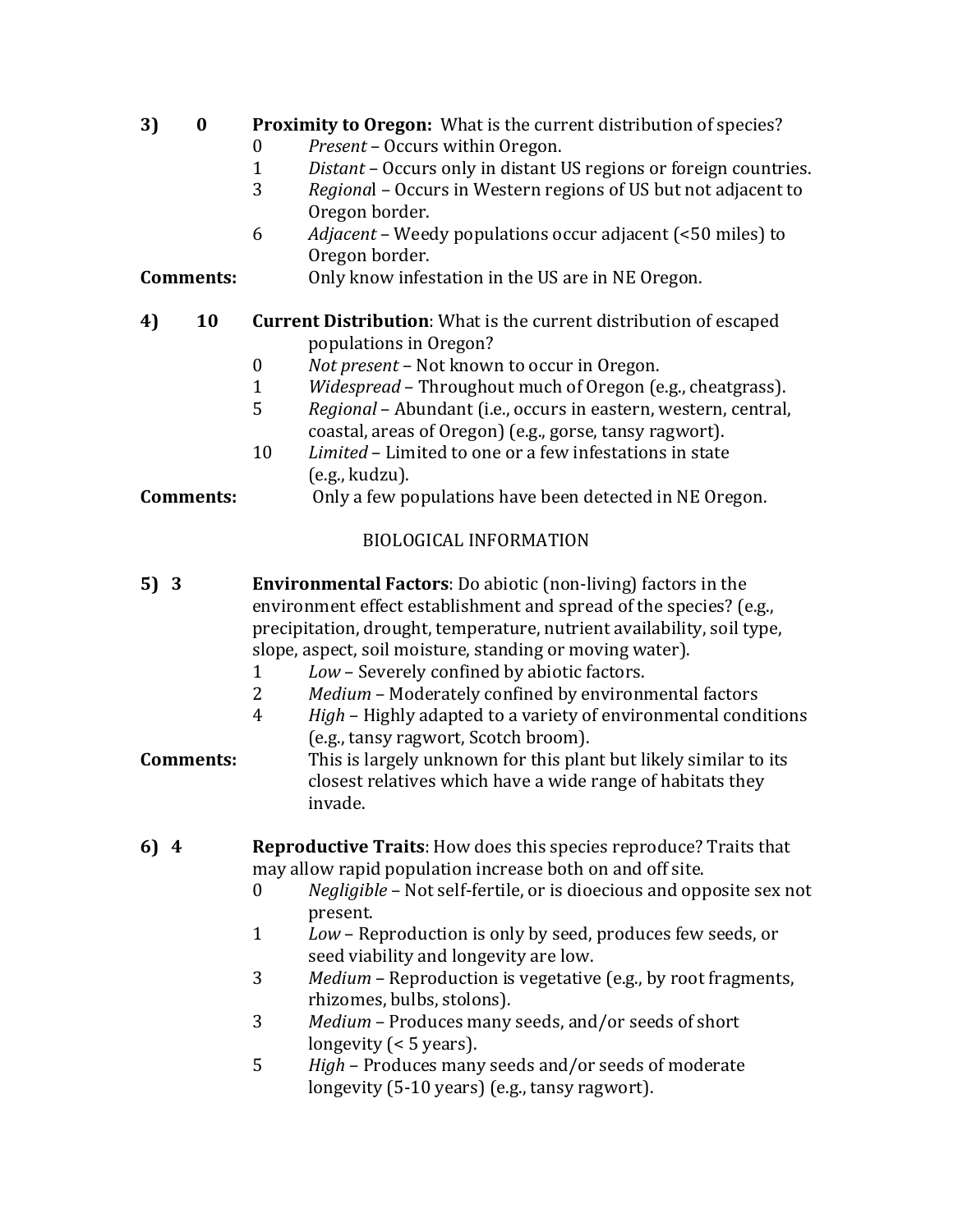| <b>Comments:</b> | Very high – Has two or more reproductive traits (e.g., seeds are<br>6<br>long-lived >10 years and spreads by rhizomes).<br>No data on seed viability exists for this species but literature<br>suggests that most thistle seeds rarely last in the soil for more<br>than several years, musk thistle seeds can last up to 18 years. |
|------------------|-------------------------------------------------------------------------------------------------------------------------------------------------------------------------------------------------------------------------------------------------------------------------------------------------------------------------------------|
| 7)4              | <b>Biological Factors:</b> Do biotic (living) factors restrict or aid                                                                                                                                                                                                                                                               |

- establishment and spread of the species? (What is the interaction of plant competition, natural enemies, native herbivores, pollinators, and pathogens with species?)
	- 0 Negligible Host plant not present for parasitic species.
	- 1 Low Biotic factors highly suppress reproduction or heavily damage plant for an extended period (e.g., biocontrol agent on tansy ragwort).
	- 2 Medium Biotic factors partially restrict or moderately impact growth and reproduction, impacts sporadic or short-lived.
	- 4 *High* Few biotic interactions restrict growth and reproduction. Species expresses full growth and reproductive potential.

## **Comments:** Plant competition limits the ability of Carduus thistles to invade and dominate areas, potential biocontrols are present in the area but impact seems negligible.

- **8) 3 Reproductive Potential and Spread After Establishment Non-human Factors:** How well can the species spread by natural means?
	- 0 Negligible No potential for natural spread in Oregon (e.g., ornamental plants outside of climate zone).
	- 1 *Low* Low potential for local spread within a year, has moderate reproductive potential or some mobility of propagules (e.g., propagules transported locally by animals, water movement in lakes or ponds, not wind blown).
	- 3 Medium Moderate potential for natural spread with either high reproductive potential or highly mobile propagules (e.g., propagules spread by moving water, or dispersed over longer distances by animals) (e.g., perennial pepperweed).
	- 5 *High* Potential for rapid natural spread throughout the susceptible range, high reproductive capacity and highly mobile propagules. Seeds are wind dispersed over large areas (e.g., rush skeletonweed).

## **Comments:** Moderate potential for spread by water or animals. Seed heads appear to fall of plant before maturity of seeds.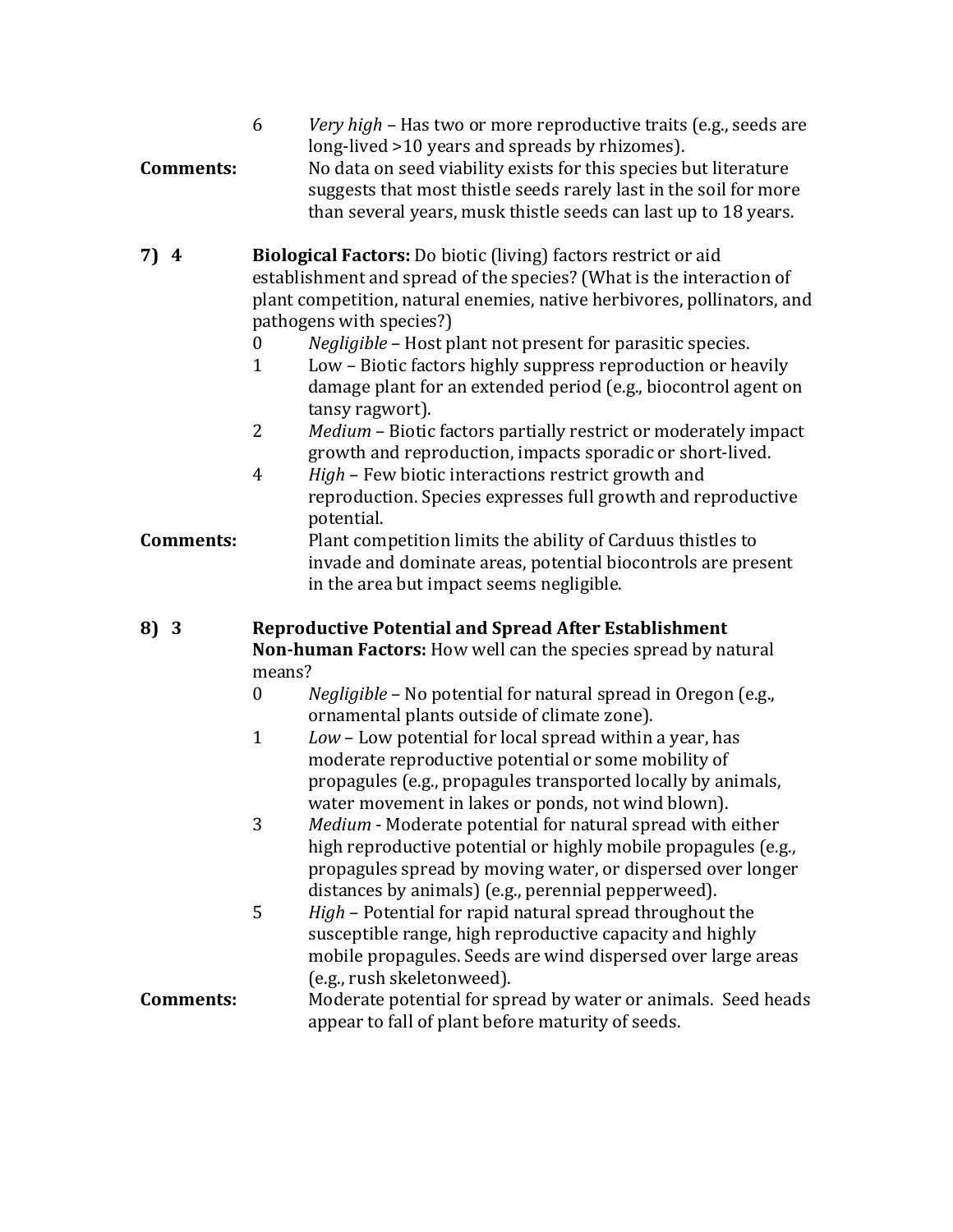| 9) 4             | Potential of Species to be Spread by Humans. What human<br>activities contribute to spread of species? Examples include:<br>interstate or international commerce; contaminated<br>commodities; packing materials or products; vehicles, boats, or<br>equipment movement; logging or farming; road maintenance;<br>intentional introductions of ornamental and horticultural<br>species, or biofuel production.<br>Low - Potential for introduction or movement minimal<br>1<br>(e.g., species not traded or sold, or species not found in<br>agricultural commodities, gravel or other commercial<br>products).<br>3<br>Medium - Potential for introduction or off-site |  |  |  |  |  |
|------------------|-------------------------------------------------------------------------------------------------------------------------------------------------------------------------------------------------------------------------------------------------------------------------------------------------------------------------------------------------------------------------------------------------------------------------------------------------------------------------------------------------------------------------------------------------------------------------------------------------------------------------------------------------------------------------|--|--|--|--|--|
|                  | movement moderate (e.g., not widely propagated, not<br>highly popular, with limited market potential; may be a<br>localized contaminant of gravel, landscape products, or<br>other commercial products) (e.g., lesser celandine,<br>Canada thistle).                                                                                                                                                                                                                                                                                                                                                                                                                    |  |  |  |  |  |
|                  | 5<br>High - Potential to be introduced or moved within state<br>high (e.g., species widely propagated and sold;<br>propagules common contaminant of agricultural<br>commodities or commercial products; high potential for<br>movement by contaminated vehicles and equipment, or<br>by recreational activities) (e.g., butterfly bush, spotted<br>knapweed, Eurasian watermilfoil).                                                                                                                                                                                                                                                                                    |  |  |  |  |  |
| <b>Comments:</b> | Unknown for this plant at this time but would likely<br>follow the patterns of other carduus thistles.                                                                                                                                                                                                                                                                                                                                                                                                                                                                                                                                                                  |  |  |  |  |  |
|                  | <b>IMPACT INFORMATION</b>                                                                                                                                                                                                                                                                                                                                                                                                                                                                                                                                                                                                                                               |  |  |  |  |  |
| 10)7             | <b>Economic Impact:</b> What impact does/can the species have on<br>Oregon's agriculture and economy?                                                                                                                                                                                                                                                                                                                                                                                                                                                                                                                                                                   |  |  |  |  |  |
|                  | 0 Negligible - Causes few, if any, economic impacts.                                                                                                                                                                                                                                                                                                                                                                                                                                                                                                                                                                                                                    |  |  |  |  |  |
|                  | Low - Potential to, or causes low economic impact to<br>$\mathbf{1}$                                                                                                                                                                                                                                                                                                                                                                                                                                                                                                                                                                                                    |  |  |  |  |  |
|                  | agriculture; may impact urban areas (e.g., puncture                                                                                                                                                                                                                                                                                                                                                                                                                                                                                                                                                                                                                     |  |  |  |  |  |
|                  |                                                                                                                                                                                                                                                                                                                                                                                                                                                                                                                                                                                                                                                                         |  |  |  |  |  |
|                  | vine, pokeweed).<br>5                                                                                                                                                                                                                                                                                                                                                                                                                                                                                                                                                                                                                                                   |  |  |  |  |  |
|                  | Medium - Potential to, or causes moderate impacts to<br>urban areas, right-of-way maintenance, property values,<br>recreational activities, reduces rangeland productivity<br>(e.g., English ivy, Himalayan blackberry, cheatgrass).                                                                                                                                                                                                                                                                                                                                                                                                                                    |  |  |  |  |  |
|                  | High - Potential to, or causes high impacts in<br>10                                                                                                                                                                                                                                                                                                                                                                                                                                                                                                                                                                                                                    |  |  |  |  |  |
|                  | agricultural, livestock, fisheries, or timber production                                                                                                                                                                                                                                                                                                                                                                                                                                                                                                                                                                                                                |  |  |  |  |  |
|                  | by reducing yield, commodity value, or increasing                                                                                                                                                                                                                                                                                                                                                                                                                                                                                                                                                                                                                       |  |  |  |  |  |
|                  | production costs (e.g., gorse, rush skeleton weed, leafy                                                                                                                                                                                                                                                                                                                                                                                                                                                                                                                                                                                                                |  |  |  |  |  |
|                  | spurge).                                                                                                                                                                                                                                                                                                                                                                                                                                                                                                                                                                                                                                                                |  |  |  |  |  |
| <b>Comments:</b> | Referencing similar Carduus species would be suggest                                                                                                                                                                                                                                                                                                                                                                                                                                                                                                                                                                                                                    |  |  |  |  |  |
|                  | Turkish thistle to cause moderate economic impact                                                                                                                                                                                                                                                                                                                                                                                                                                                                                                                                                                                                                       |  |  |  |  |  |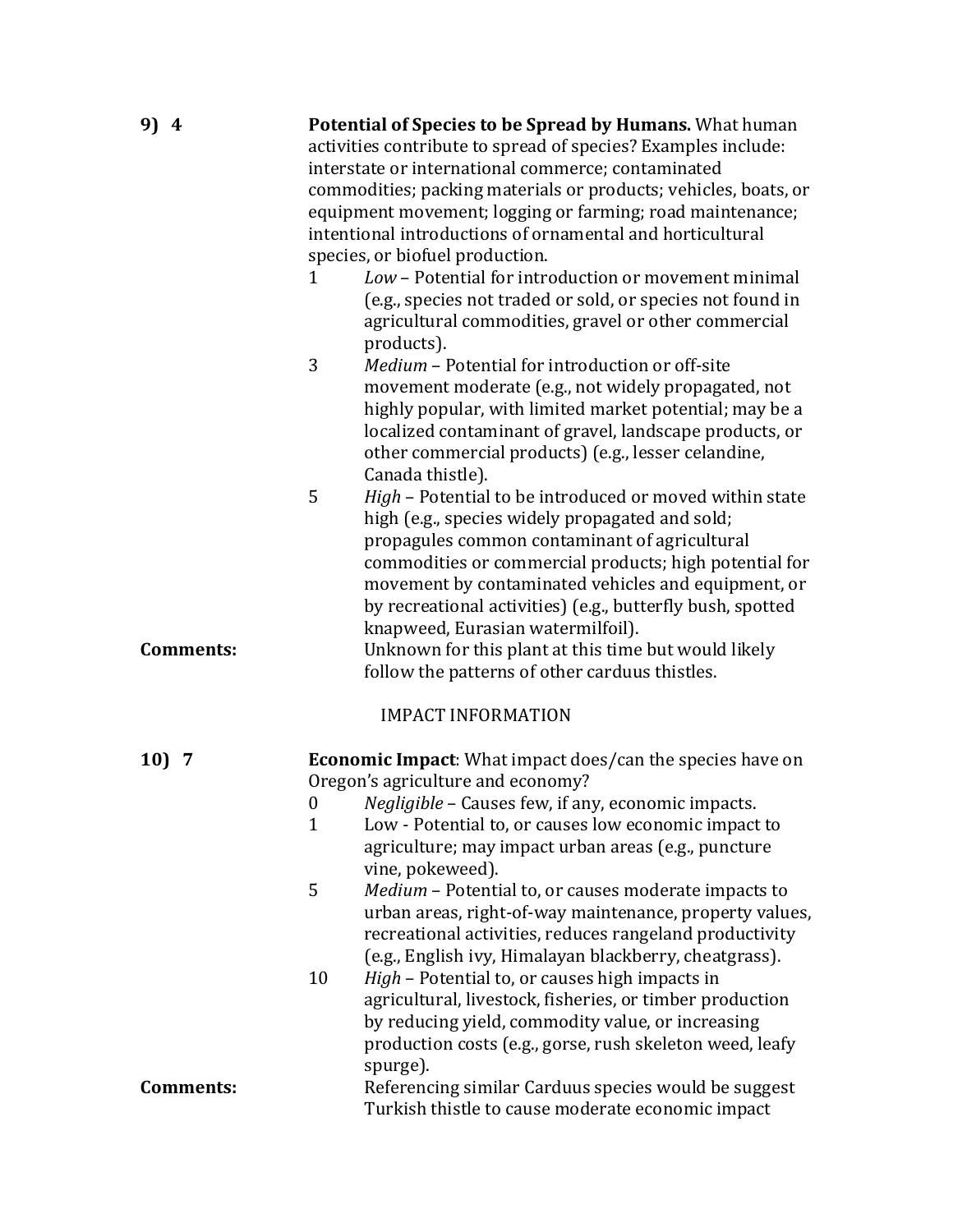|                  | primarily to range, pasture and crops. However, lack of<br>biocontrol impact may indicate a higher level of impact.                                                                                                                                                                                                                                                                                                                                                                                                                                                                                                                                                                                                                                                                                                              |
|------------------|----------------------------------------------------------------------------------------------------------------------------------------------------------------------------------------------------------------------------------------------------------------------------------------------------------------------------------------------------------------------------------------------------------------------------------------------------------------------------------------------------------------------------------------------------------------------------------------------------------------------------------------------------------------------------------------------------------------------------------------------------------------------------------------------------------------------------------|
| 11)<br>5         | <b>Environmental Impact:</b> What risks or harm to the<br>environment does this species pose? Plant may cause negative<br>impacts on ecosystem function, structure, and biodiversity of<br>plant or fish and wildlife habitat; may put desired species at<br>risk.<br>$\boldsymbol{0}$<br><i>Negligible</i> – None of the above impacts probable.<br>Low - Can or does cause few or minor environmental<br>$\mathbf{1}$<br>impacts, or impacts occur in degraded or highly<br>disturbed habitats.<br>Medium - Species can or does cause moderate impacts<br>4<br>in less critical habitats (e.g., urban areas, sagebrush/<br>juniper stands).<br>High - Species can or does cause significant impacts in<br>6<br>several of the above categories. Plant causes severe<br>impacts to limited or priority habitats (e.g., aquatic, |
| <b>Comments:</b> | riparian zones, salt marsh; or T&E species sites).<br>This species would be expected to invade native<br>rangelands following disturbance factors such as<br>grazing, fire and other natural events. It can be expected<br>to exhibit competition for resources with native plants.                                                                                                                                                                                                                                                                                                                                                                                                                                                                                                                                              |
| 12) 0            | <b>Impact on Health:</b> What is the impact of this species on<br>human, animal, and livestock health? (e.g., poisonous if<br>ingested, contact dermatitis, acute and chronic toxicity to<br>livestock, toxic sap, injurious spines or prickles, causes allergy<br>symptoms.<br>Negligible - Has no impact on human or animal health.<br>$\boldsymbol{0}$<br>Low - May cause minor health problems of short<br>2<br>duration, minor allergy symptoms (e.g., leafy spurge).<br>Medium - May cause severe allergy problems, death or<br>4<br>severe health problems through chronic toxicity, spines<br>or toxic sap may cause significant injury. (e.g., giant<br>hogweed, tansy ragwort).<br>6<br>High - Causes death from ingestion of small amounts,<br>acute toxicity (e.g. poison hemlock).                                  |
| Comments:        | Discomfort and inconvenience would be direct impacts                                                                                                                                                                                                                                                                                                                                                                                                                                                                                                                                                                                                                                                                                                                                                                             |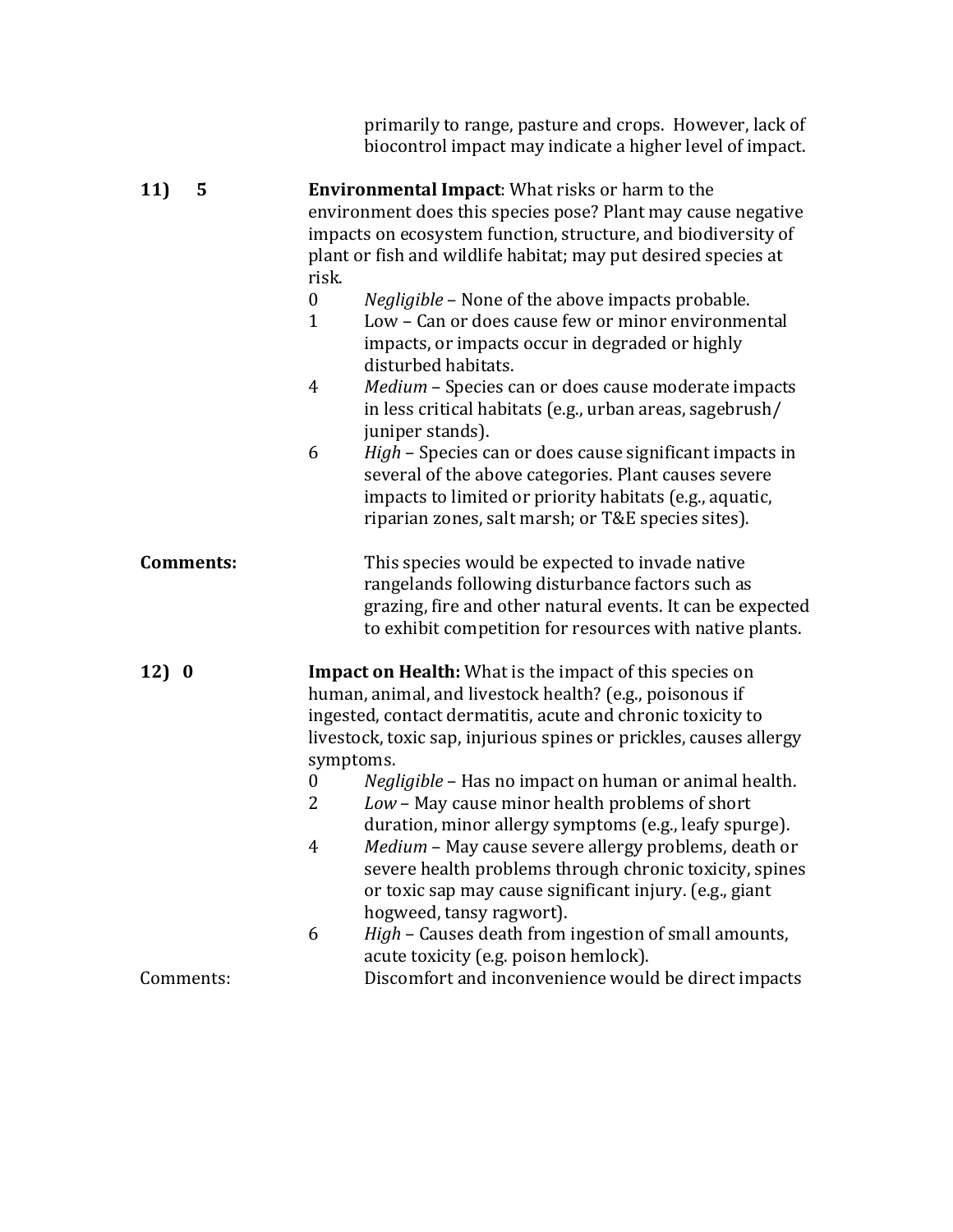# CONTROL INFORMATION

| 13) 8            |                | Probability of Detection at Point of Introduction: How<br>likely is detection of species after introduction and                                                                                                                                                                                                                                               |  |  |  |  |
|------------------|----------------|---------------------------------------------------------------------------------------------------------------------------------------------------------------------------------------------------------------------------------------------------------------------------------------------------------------------------------------------------------------|--|--|--|--|
|                  |                | naturalization in Oregon?                                                                                                                                                                                                                                                                                                                                     |  |  |  |  |
|                  | $\mathbf{1}$   | Low - Grows where probability of early detection is<br>high, showy and easily recognized by public; access to<br>habitat not restricted (e.g., giant hogweed).                                                                                                                                                                                                |  |  |  |  |
|                  | 5              | Medium - Easily identified by weed professionals,<br>ranchers, botanists; some survey and detection<br>infrastructure in place. General public may not<br>recognize or report species (e.g., leafy spurge).                                                                                                                                                   |  |  |  |  |
|                  | 10             | High - Probability of initial detection by weed<br>professionals low. Plant shape and form obscure, not<br>showy for much of growing season, introduction<br>probable at remote locations with limited access (e.g.,<br>weedy grasses, hawkweeds, skeletonweed).                                                                                              |  |  |  |  |
| <b>Comments:</b> |                | Not very showy, plant skeleton losses seed heads and<br>lays down quickly and looks like many other thistles to<br>the public.                                                                                                                                                                                                                                |  |  |  |  |
| 14) 3            |                | <b>Control Efficacy:</b> What level of control of this species can be                                                                                                                                                                                                                                                                                         |  |  |  |  |
|                  |                | expected with proper timing, herbicides, equipment, and                                                                                                                                                                                                                                                                                                       |  |  |  |  |
|                  |                | biological control agents?                                                                                                                                                                                                                                                                                                                                    |  |  |  |  |
|                  | 1              | Negligible - Easily controlled by common non-chemical<br>control measures (e.g., mowing, tillage, pulling, and<br>cutting; biocontrol is very effective at reducing seed<br>production and plant density) (e.g., tansy ragwort).                                                                                                                              |  |  |  |  |
|                  | $\overline{2}$ | Low - Somewhat difficult to control, generally requires<br>herbicide treatment (e.g., mechanical control measures<br>effective at preventing flowering and but not reducing<br>plant density; herbicide applications provide a high rate<br>of control in a single application; biocontrol provides<br>partial control).                                      |  |  |  |  |
|                  | $\overline{4}$ | Medium - Treatment options marginally effective or<br>costly. Tillage and mowing increase plant density (e.g.,<br>causes tillering, rapid regrowth, spread from root<br>fragments). Chemical control is marginally effective.<br>Crop damage occurs or significant non-target impacts<br>result from maximum control rates. Biocontrol agents<br>ineffective. |  |  |  |  |
|                  | 6              | High - No effective treatments known or control costs<br>very expensive. Species may occur in large water bodies<br>or river systems where containment and complete                                                                                                                                                                                           |  |  |  |  |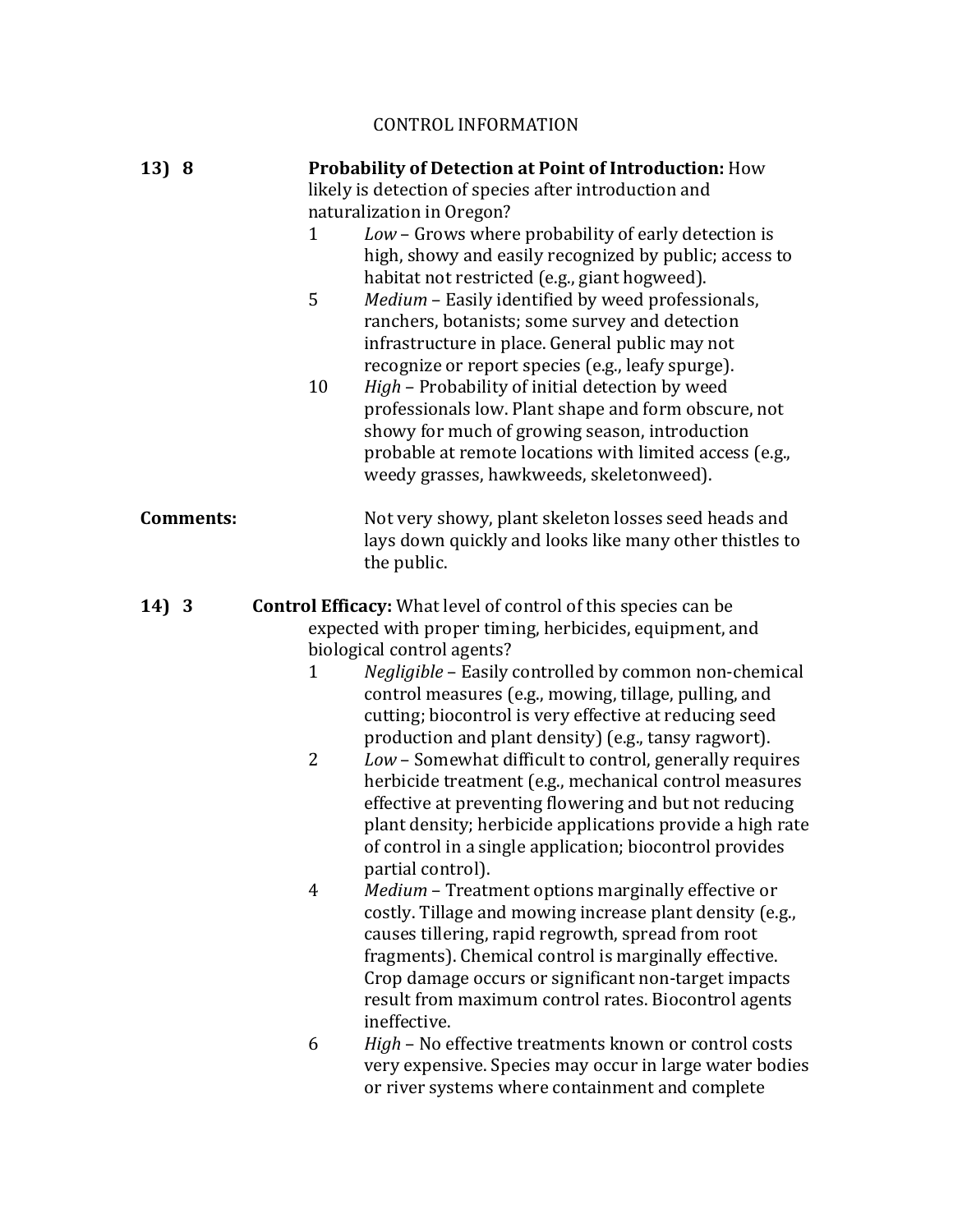| Comments:               | control are not achievable. Political or legal issues may<br>prevent effective control.<br>Carduus species can be chemically controlled by a                             |
|-------------------------|--------------------------------------------------------------------------------------------------------------------------------------------------------------------------|
|                         | variety of broadleaf herbicides and can be controlled in<br>the rosette stage by tillage. Diligence and commitment<br>are necessary for eradication of individual sites. |
| <b>Category Scores:</b> |                                                                                                                                                                          |

| 21 Geographic score (Add scores 1-4) 18 Biological Score (Add lines 5-9) |  |  |  |  |  |
|--------------------------------------------------------------------------|--|--|--|--|--|
|                                                                          |  |  |  |  |  |

**12** Impact Score (Add lines 10-12) **11** Control Score (Add Lines 13-14)

\_\_\_\_\_\_\_\_\_\_\_\_\_\_\_\_\_\_\_\_\_\_\_\_\_\_\_\_\_\_\_\_\_\_\_\_\_\_\_\_\_\_\_\_\_\_\_\_\_\_\_\_\_\_\_\_\_\_\_\_\_\_\_\_\_\_\_\_\_\_\_ **62** Total Score (Add scores 1-14 and list on front of form) Risk Category:  $55-90 = A$   $24-54 = B$   $< 24 =$  unlisted.

\_\_\_\_\_\_\_\_\_\_\_\_\_\_\_\_\_\_\_\_\_\_\_\_\_\_\_\_\_\_\_\_\_\_\_\_\_\_\_\_\_\_\_\_\_\_\_\_\_\_\_\_\_\_\_\_\_\_\_\_\_\_\_\_\_\_\_\_\_\_\_

This Risk Assessment was modified by ODA from the USDA-APHIS Risk Assessment for the introduction of new plant species.  $V3.8 \quad 2/19/2016$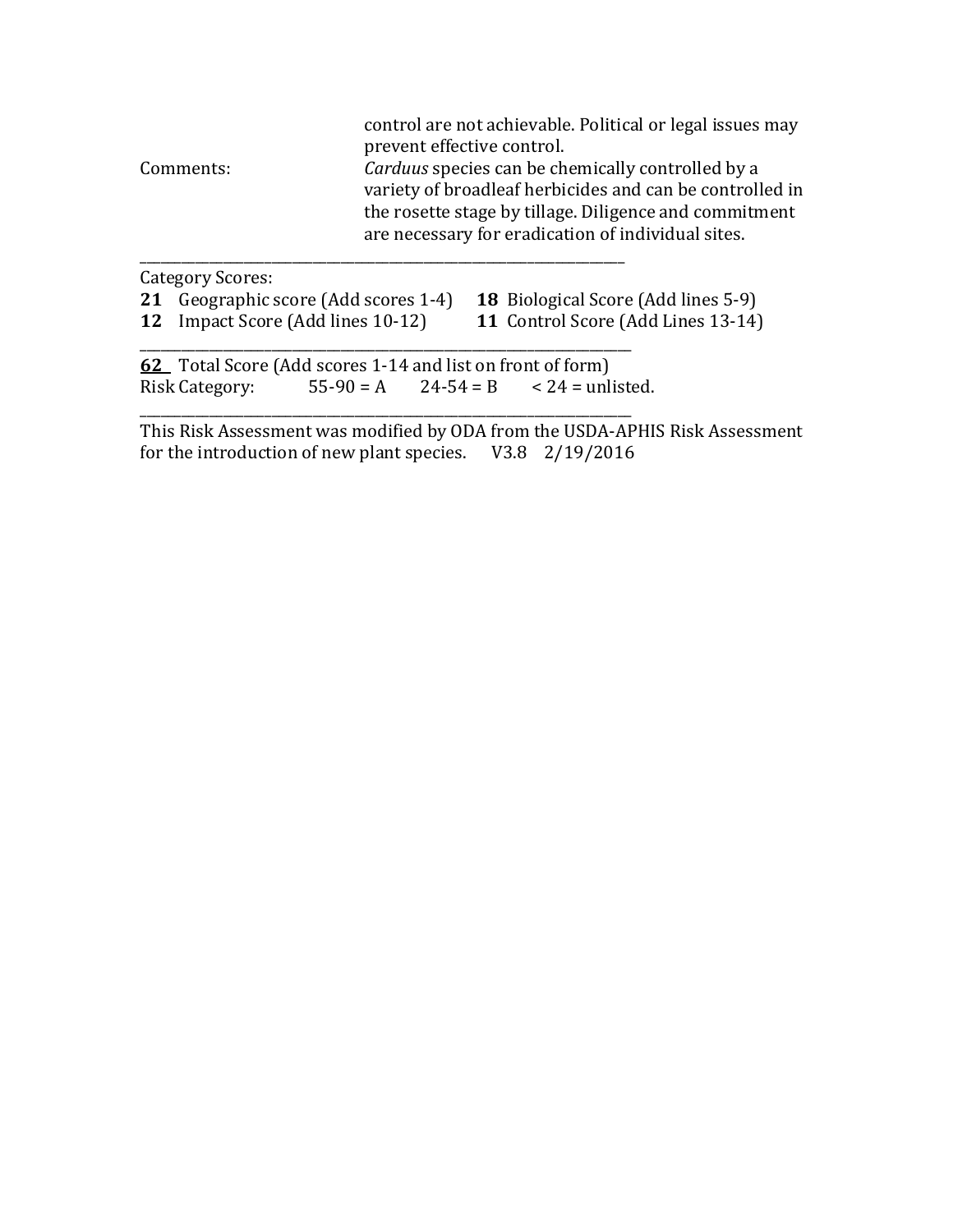# **Oregon Department of Agriculture Noxious Weed Rating System**

Common Name: Turkish thistle Scientific Name: *Carduus cinereus* Point Total: **16** Rating: **A** 

## 1) Detrimental Effects: **Bold all that apply, enter number of circles**

- **3** 1. Health: causes poisoning or injury to humans or animals
	- **2.** Competition: strongly competitive with crops, forage, or native flora
	- 3. Host: host of pathogens and/or pests of crops or forage
	- **4.** Contamination: causes economic loss as a contaminate in seeds and/or feeds
	- **5.** Interference: interferes with recreation, transportation, harvest, value, or wildlife and livestock movement

2) Reproduction & Capacity for Spread: **Bold** the number that best describes, enter that number

- **3** 1. Few seeds, not wind blown, spreads slowly
	- 2. Many seeds, slow spread
	- **3.** Many seeds, spreads quickly by vehicles or animals
	- 4. Windblown seed, or spreading rhizomes, or water borne
	- 5. Many wind-blown seeds, high seed longevity, spreading rhizomes, perennials
- 3) Difficulty to Control: Bold the number that best describes, enter that number
- **3** 1. Easily controlled with tillage or by competitive plants
	- 2. Requires moderate control, tillage, competition or herbicides
	- **3.** Herbicides generally required, or intensive management practices
	- 4. Intensive management generally gives marginal control
	- 5. No management works well, spreading out of control
- 4) Distribution: **Bold** the number that best describes, enter that number
- **5** 1. Widely distributed throughout the state in susceptible habitat
	- 2. Regionally abundant, 5 or more counties, more than  $1/2$  of a county
	- 3. Abundant throughout 1-4 counties, or  $1/4$  of a county, or several watersheds
	- 4. Contained in only 1 watershed, or less than 5 square miles gross infestation
	- **5.** Isolated infestation less than 640 acres, more than 10 acres
- 5) Ecological Impact: **Bold** the number that best describes, enter that number
- **2** 1. Occurs in most disturbed habitats with little competition
	- **2.** Occurs in disturbed habitats with competition
	- 3. Invades undisturbed habitats and crowds out native species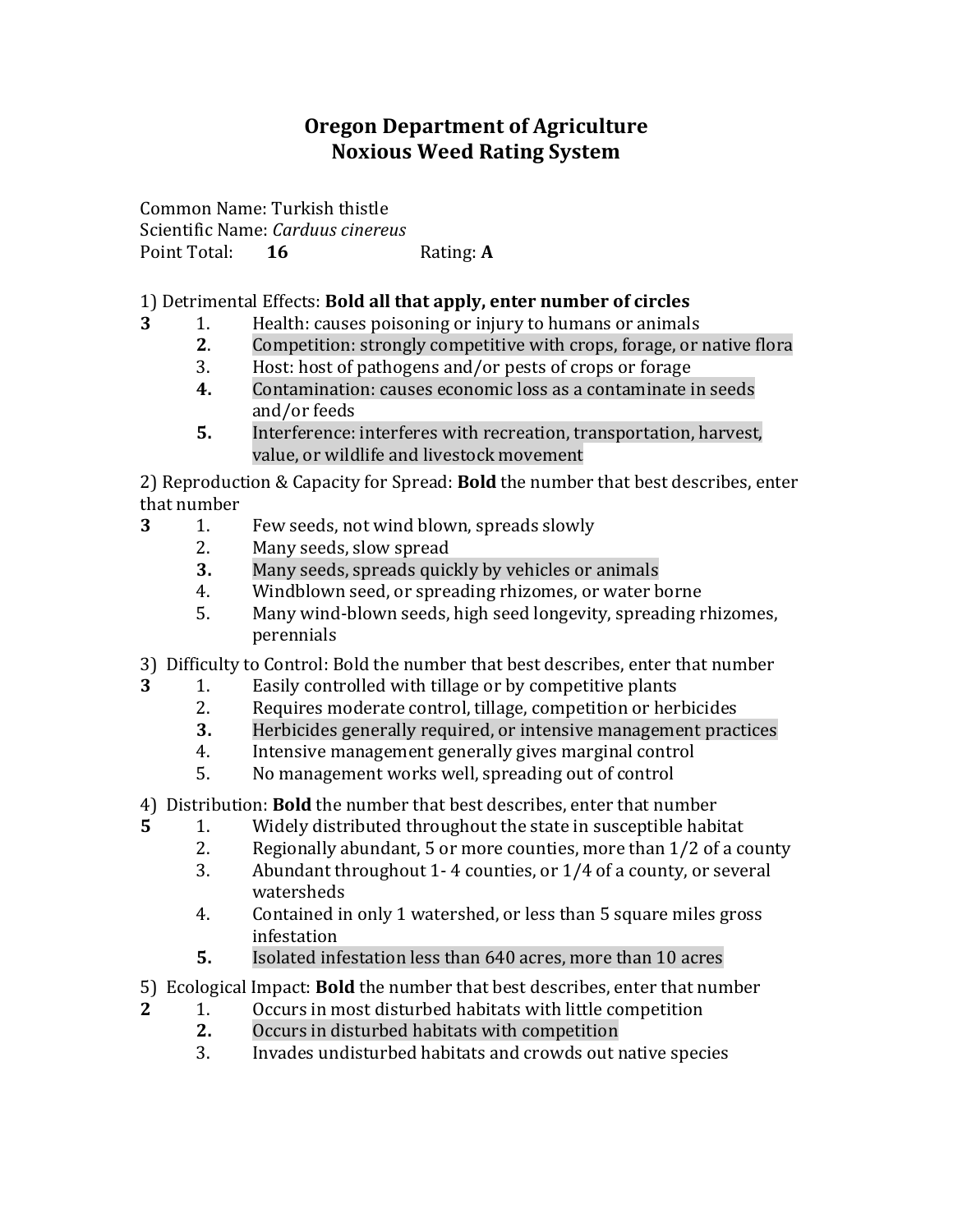Note: Noxious weeds are non-native plants with scores of 11 points or higher. Any plants in 4.1, 4.2, and 4.3 should not be classified as "A" rated weeds. **Ratings:**  $16 + 2 = A$ ,  $15 - 11 = B$ 

ODA Weed Rating System 8/30/2012 v3.2 Assessment completed by Mark Porter, February 2020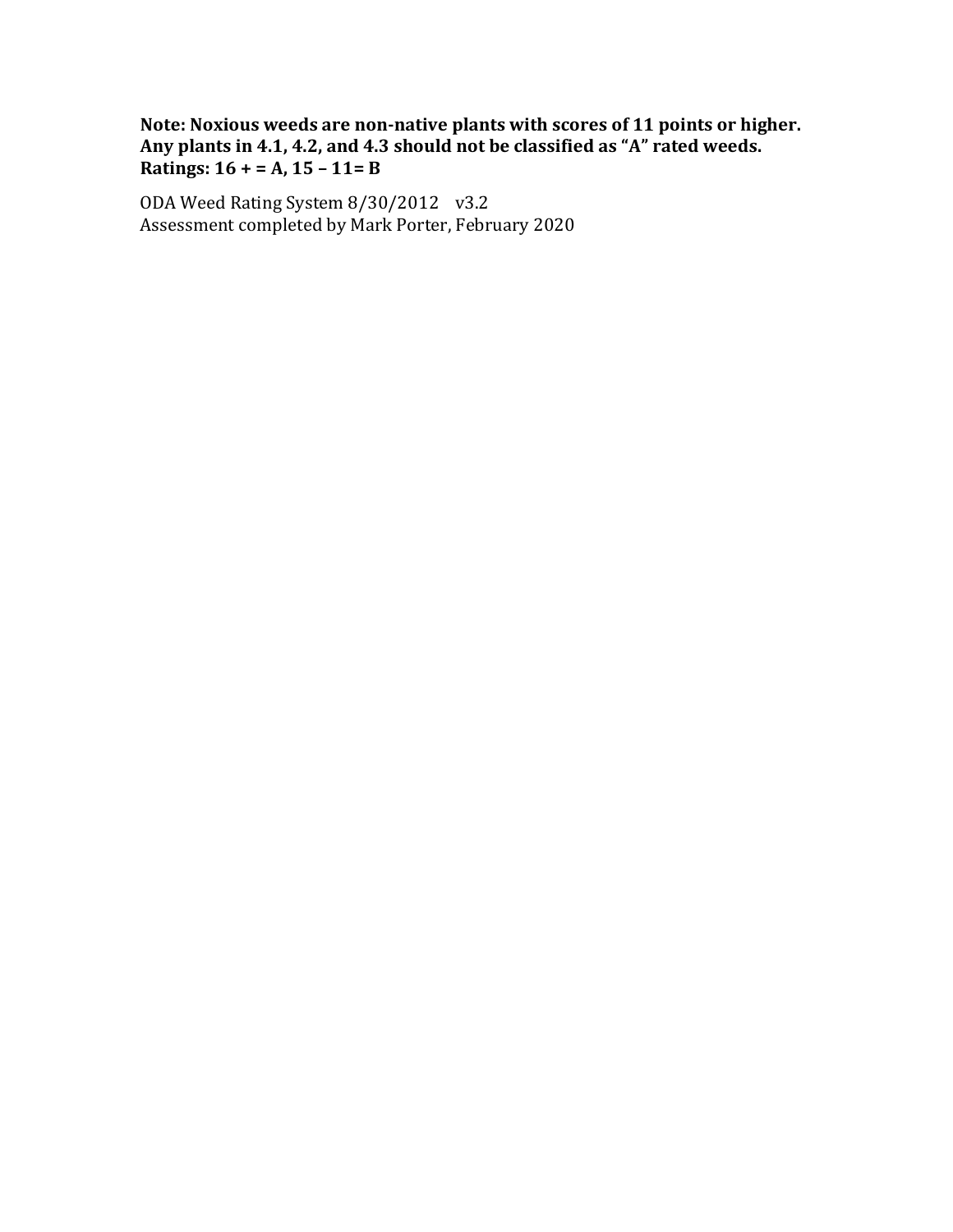# **Appendices:**

**Map 1:** The Irano-Turanian Region - shown in orange below - extends from Turkey and the east coast of the Mediterranean Sea east to the Himalayas.



**Map 2:** Pink dots mark all known locations of Turkish thistle in Wallowa County Oregon. Green shading denotes The Oregon portions of the Hells' Canyon National Recreation Area. The Snake River divides Oregon and Idaho and there are several sites know on the Idaho side as well.

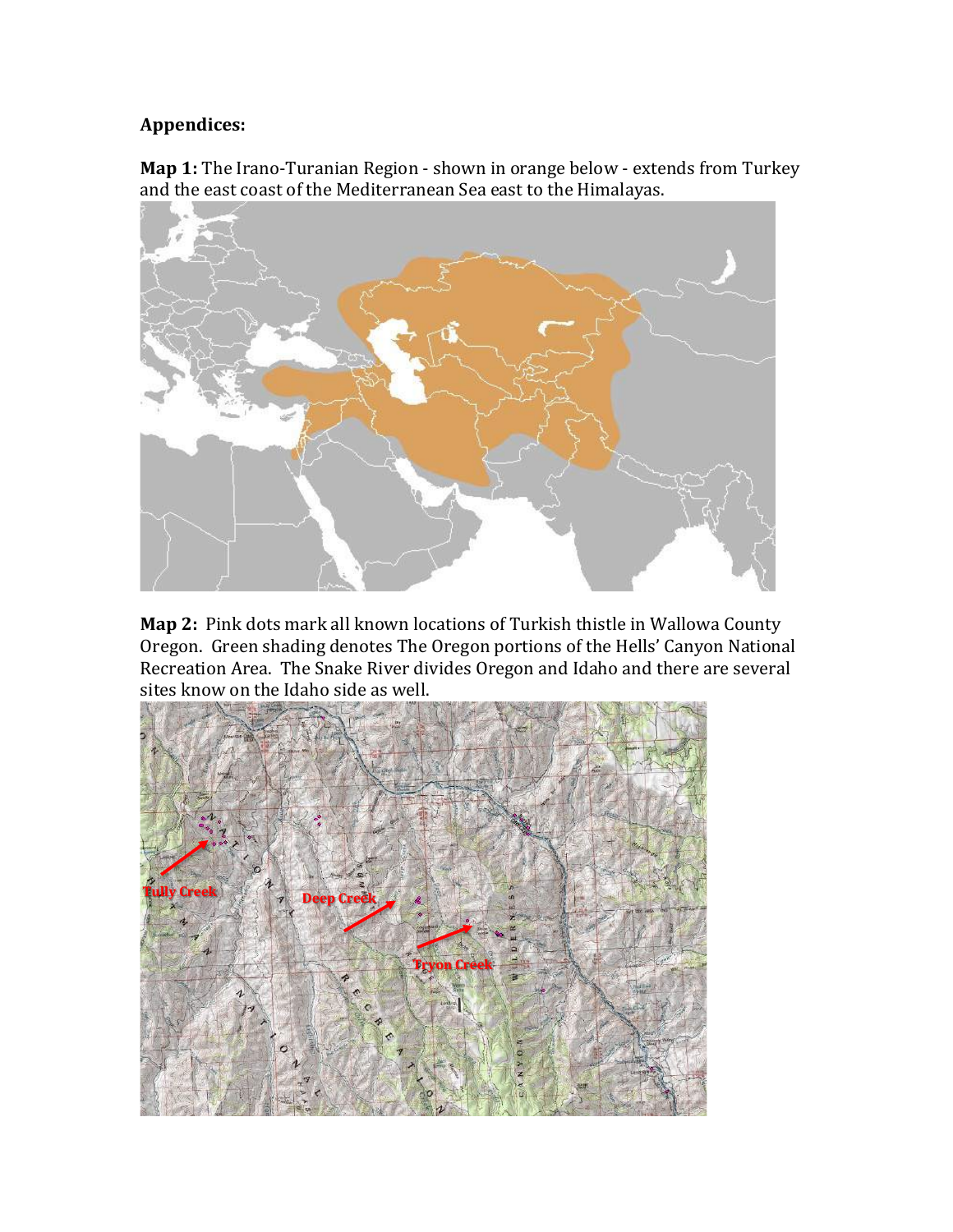**Photo 1:** Turkish thistle with a fully developed flower at  $\sim$ 3" tall



Figure 1: Photo on the left illustrates the typical tight or clumped arrangement of Italian thistle flowers versus the typical looser arrangement of flowers in Turkish thistle. 

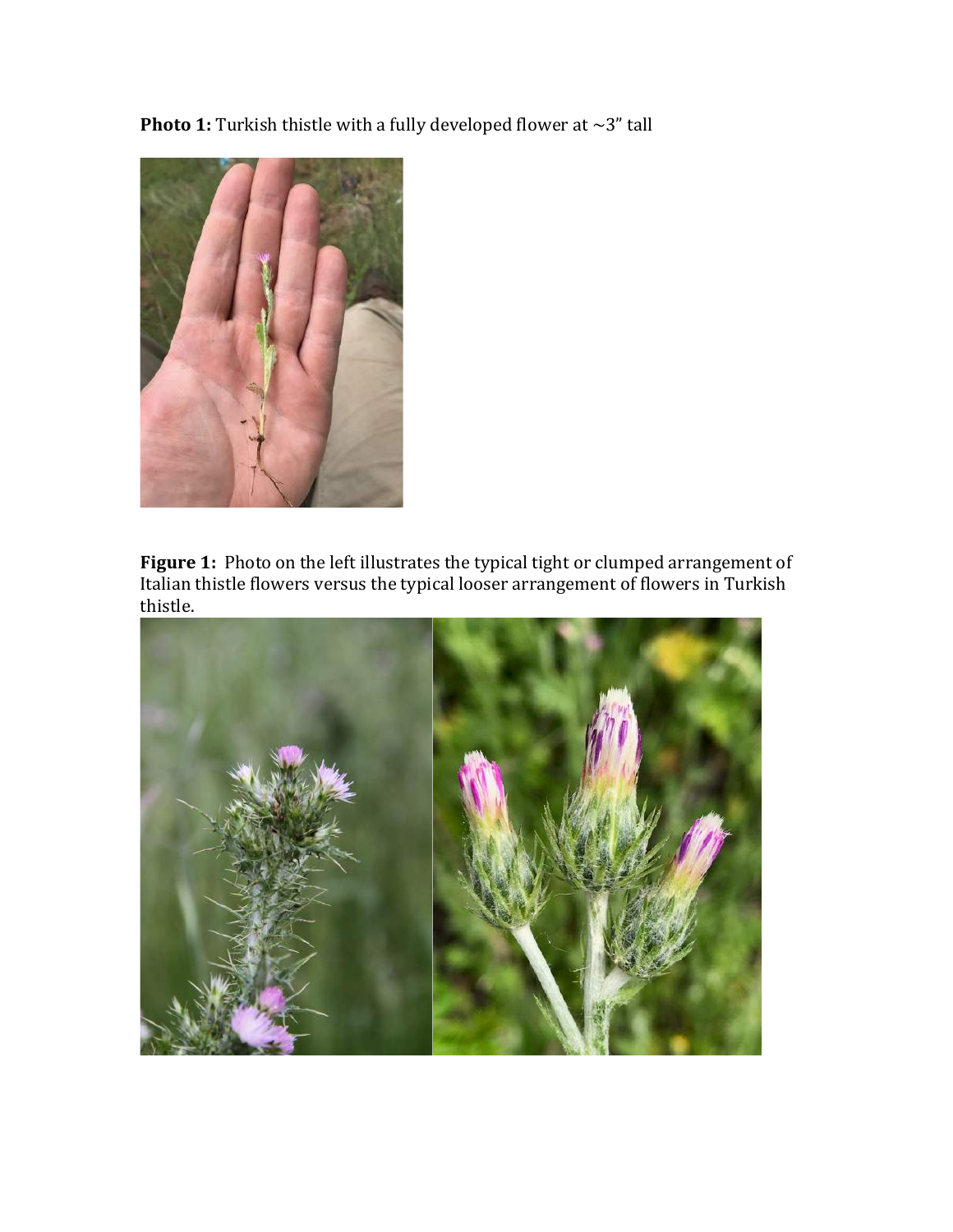**Photo 2:** Photo illustrates the rugged nature of the Hells Canyon where the plant is found. This is taken at the Tulley Creek site that is only accessible by foot or horseback. The is a road at the bottom of the Canyon along the Imnaha River and one within several miles of the site from the top of the canyon.



**Figure 2:** Photo on the left shows a *Rhinocyllus conicus* weevil and egg masses near the flower buds on Turkish thistle at the Tryon Creek site. Photo on the right shows two *Larinus carlinae* on the plant.

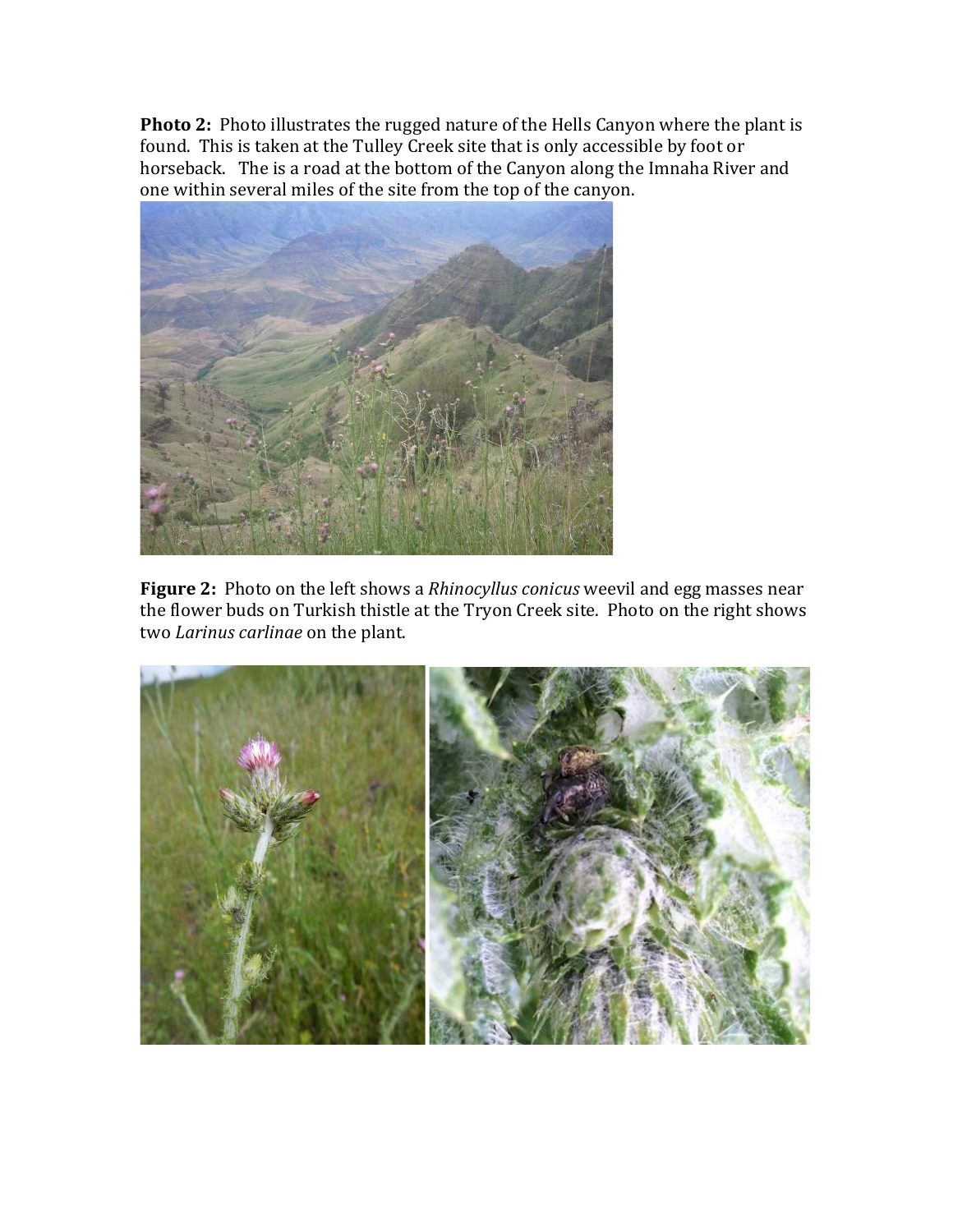**Figure 3:** Photo shows thick patches of thistle in the Tryon Creek area (left) and Tulley Creek (right) areas.

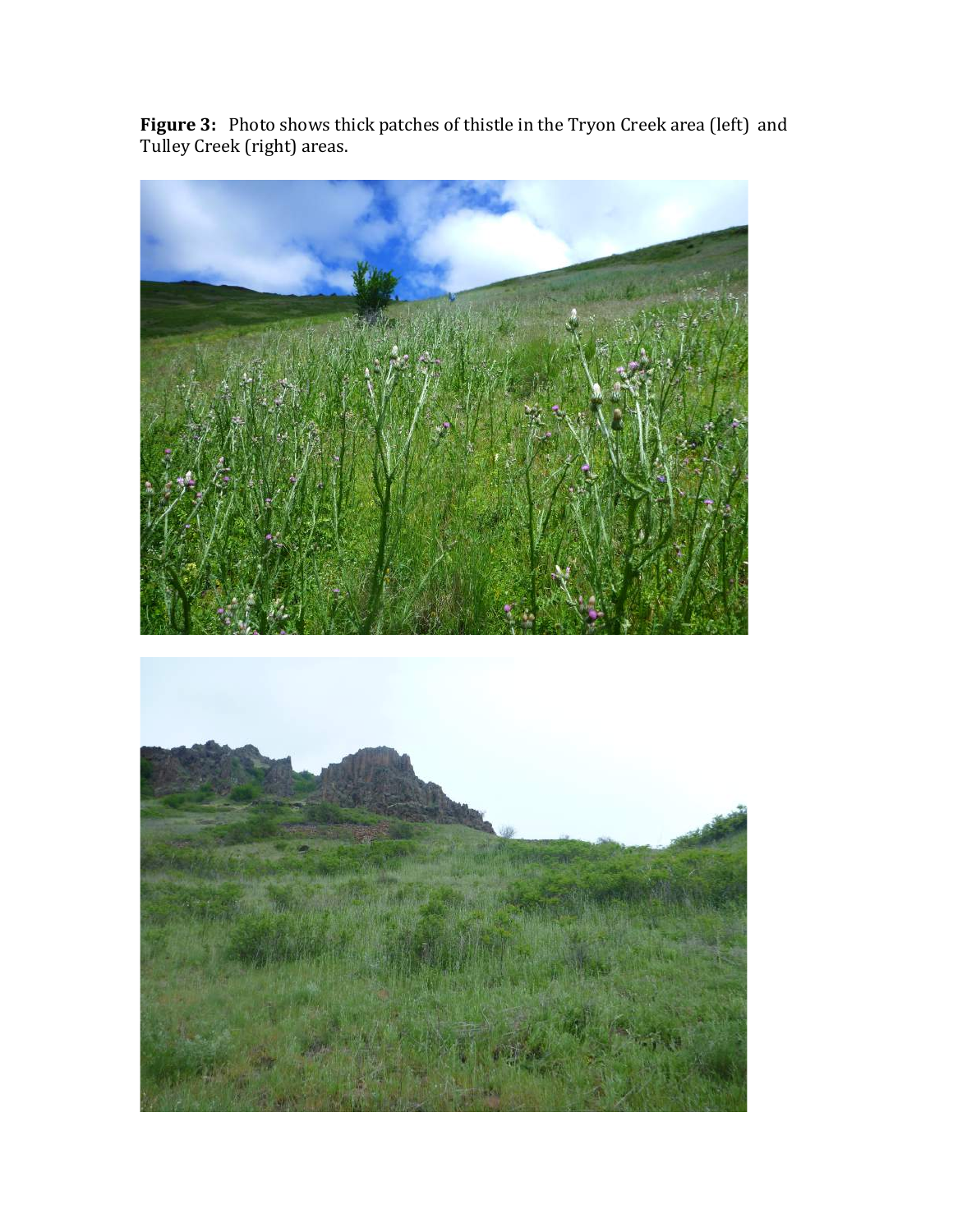**Map 3 and 4:** Current global climate conditions maps of the Western US (top map) and the Irano-Turanian region with a key by color. Images clipped from US Dept of State Geographer copyright 2016 Google.